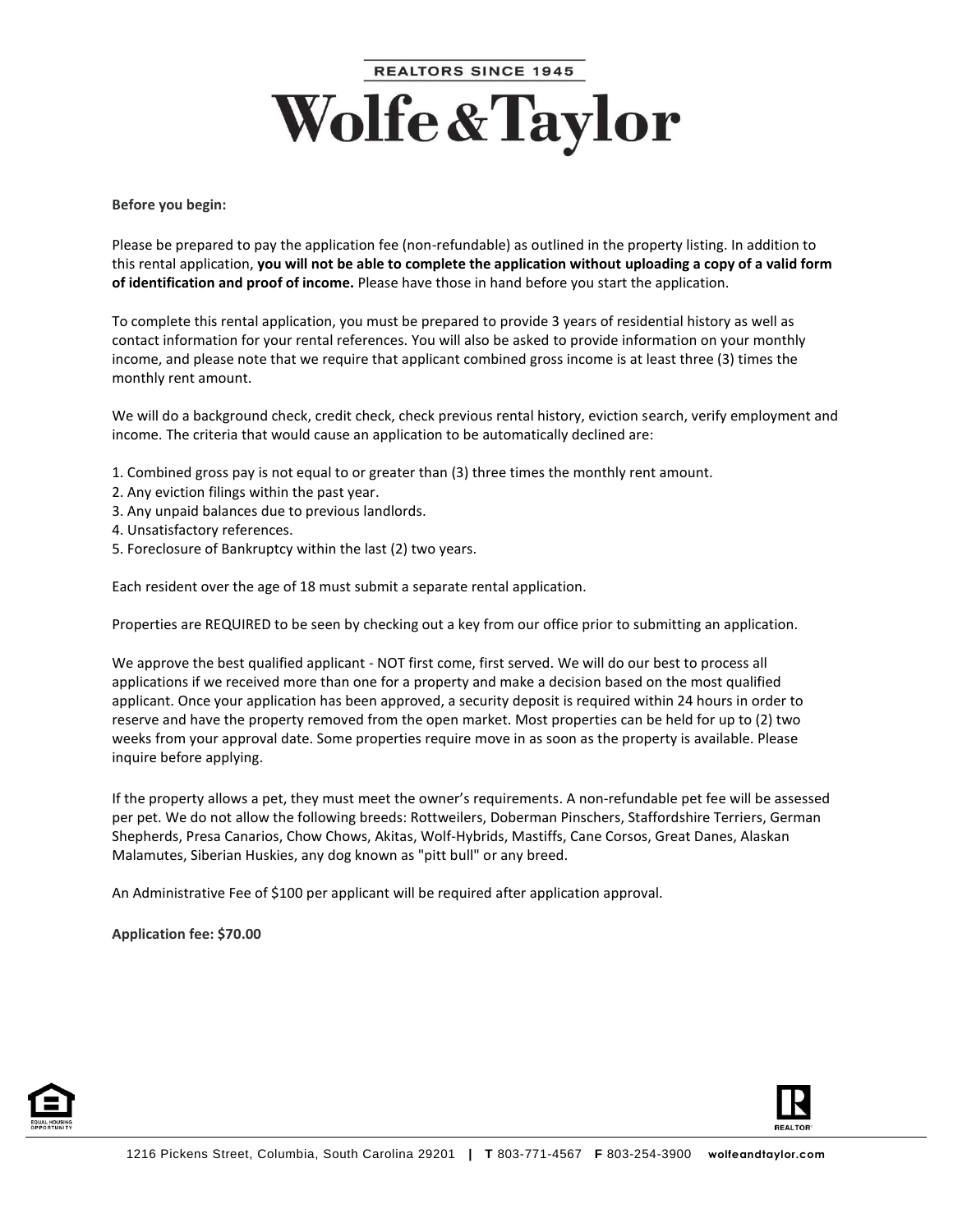

### **RENTAL APPLICATION**

A separate application is required from each applicant 18 years or older.

APPLICATION FEE: **\$70.00 via money order or cashier's check**

Address of property to be rented: \_\_\_\_\_\_\_\_\_\_\_\_\_\_\_\_\_\_\_\_\_\_\_\_\_\_\_\_\_\_\_\_\_\_\_\_\_\_\_\_\_\_\_

#### THIS SECTION TO BE COMPLETED BY **WOLFE & TAYLOR**

#### **Amounts Due Prior to Occupancy**

| First month's rent |  |
|--------------------|--|
| Security deposit   |  |
| Application fee    |  |
| Other:             |  |
| TOTAL:             |  |

### THIS SECTION TO BE COMPLETED BY **APPLICANT**

| <b>Applicant Contact Information</b>         |  |
|----------------------------------------------|--|
|                                              |  |
|                                              |  |
|                                              |  |
|                                              |  |
| How did you hear about us? _________________ |  |
| <b>Emergency Contact</b>                     |  |
|                                              |  |
|                                              |  |
| Relationship: _________________________      |  |
|                                              |  |



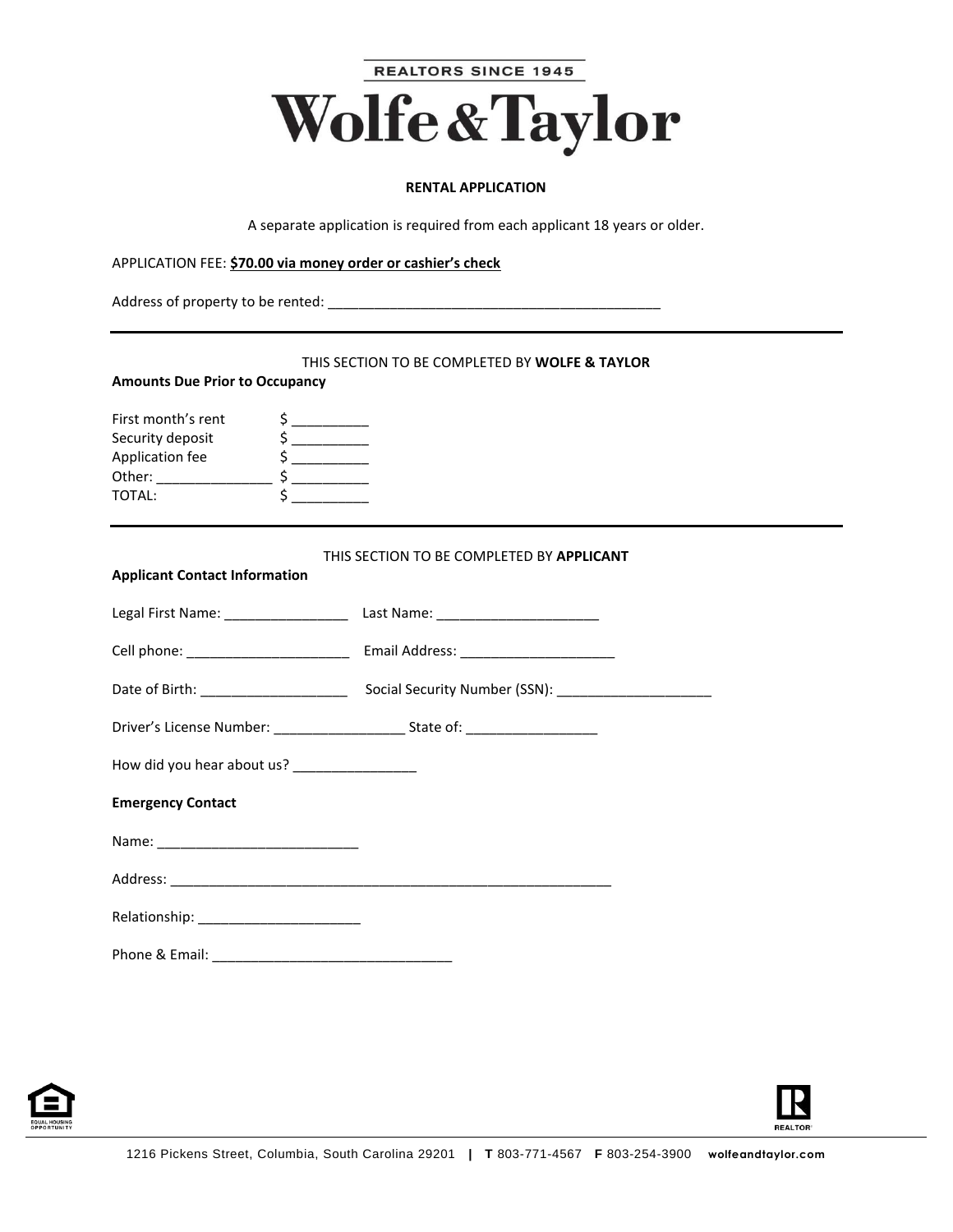**REALTORS SINCE 1945** 

# Wolfe & Taylor

| <b>Vehicle Information</b><br>Do you have a vehicle? $\Box$ Yes $\Box$ No |                                                                                                                                                                                                                                |  |
|---------------------------------------------------------------------------|--------------------------------------------------------------------------------------------------------------------------------------------------------------------------------------------------------------------------------|--|
|                                                                           |                                                                                                                                                                                                                                |  |
|                                                                           |                                                                                                                                                                                                                                |  |
|                                                                           | License Plate Number: _______________________License Plate State: _______________                                                                                                                                              |  |
| Where you've lived                                                        |                                                                                                                                                                                                                                |  |
|                                                                           |                                                                                                                                                                                                                                |  |
| Do you rent this unit? $\square$ Yes $\square$ No                         |                                                                                                                                                                                                                                |  |
| Years Lived: _____________ - ____________                                 |                                                                                                                                                                                                                                |  |
| Monthly Rent: \$                                                          |                                                                                                                                                                                                                                |  |
|                                                                           |                                                                                                                                                                                                                                |  |
|                                                                           |                                                                                                                                                                                                                                |  |
|                                                                           |                                                                                                                                                                                                                                |  |
|                                                                           |                                                                                                                                                                                                                                |  |
| Years Lived: _______________- - _______________                           |                                                                                                                                                                                                                                |  |
| Monthly Rent: \$_______                                                   |                                                                                                                                                                                                                                |  |
|                                                                           |                                                                                                                                                                                                                                |  |
|                                                                           |                                                                                                                                                                                                                                |  |
|                                                                           | Phone: E-Mail: E-Mail: E-Mail: E-Mail: E-Mail: E-Mail: E-Mail: E-Mail: E-Mail: E-Mail: E-Mail: E-Mail: E-Mail: E-Mail: E-Mail: E-Mail: E-Mail: E-Mail: E-Mail: E-Mail: E-Mail: E-Mail: E-Mail: E-Mail: E-Mail: E-Mail: E-Mail: |  |
| <b>Occupants</b><br>Co-Applicants & Other Occupants                       |                                                                                                                                                                                                                                |  |
| $\Box$ I am applying with Co-Applicants who will be signing the lease     |                                                                                                                                                                                                                                |  |
|                                                                           |                                                                                                                                                                                                                                |  |
| $\Box$ I will have other occupants living with me under the age of 18     |                                                                                                                                                                                                                                |  |
|                                                                           |                                                                                                                                                                                                                                |  |
|                                                                           |                                                                                                                                                                                                                                |  |

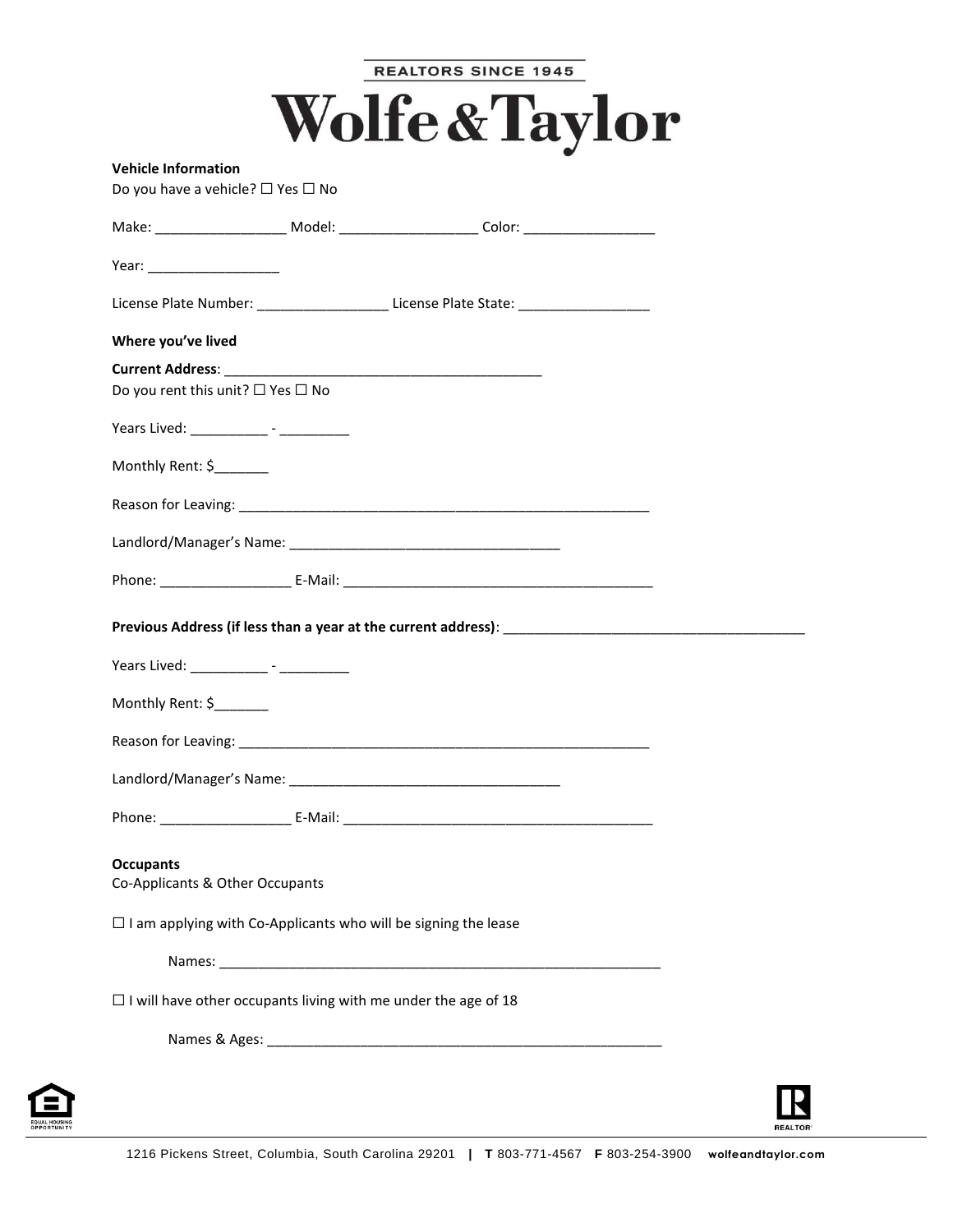| <b>REALTORS SINCE 1945</b>                                                        |
|-----------------------------------------------------------------------------------|
| <b>Wolfe &amp; Taylor</b>                                                         |
| <b>Your Income</b>                                                                |
|                                                                                   |
|                                                                                   |
|                                                                                   |
|                                                                                   |
|                                                                                   |
|                                                                                   |
|                                                                                   |
|                                                                                   |
|                                                                                   |
|                                                                                   |
|                                                                                   |
| Monthly Income: __________________                                                |
| Source: __________________                                                        |
| <b>Gross Income</b>                                                               |
| Gross Monthly Employment Income (before deductions): \$____________________       |
| Average Monthly Amounts of Other Income (if any): \$_____________________________ |
| Total Income: \$____________________                                              |
| Pets                                                                              |
| Do you have any pets? $\square$ Yes $\square$ No                                  |
| If Yes, enter the type, breed, age and weight: _________________________________  |
|                                                                                   |



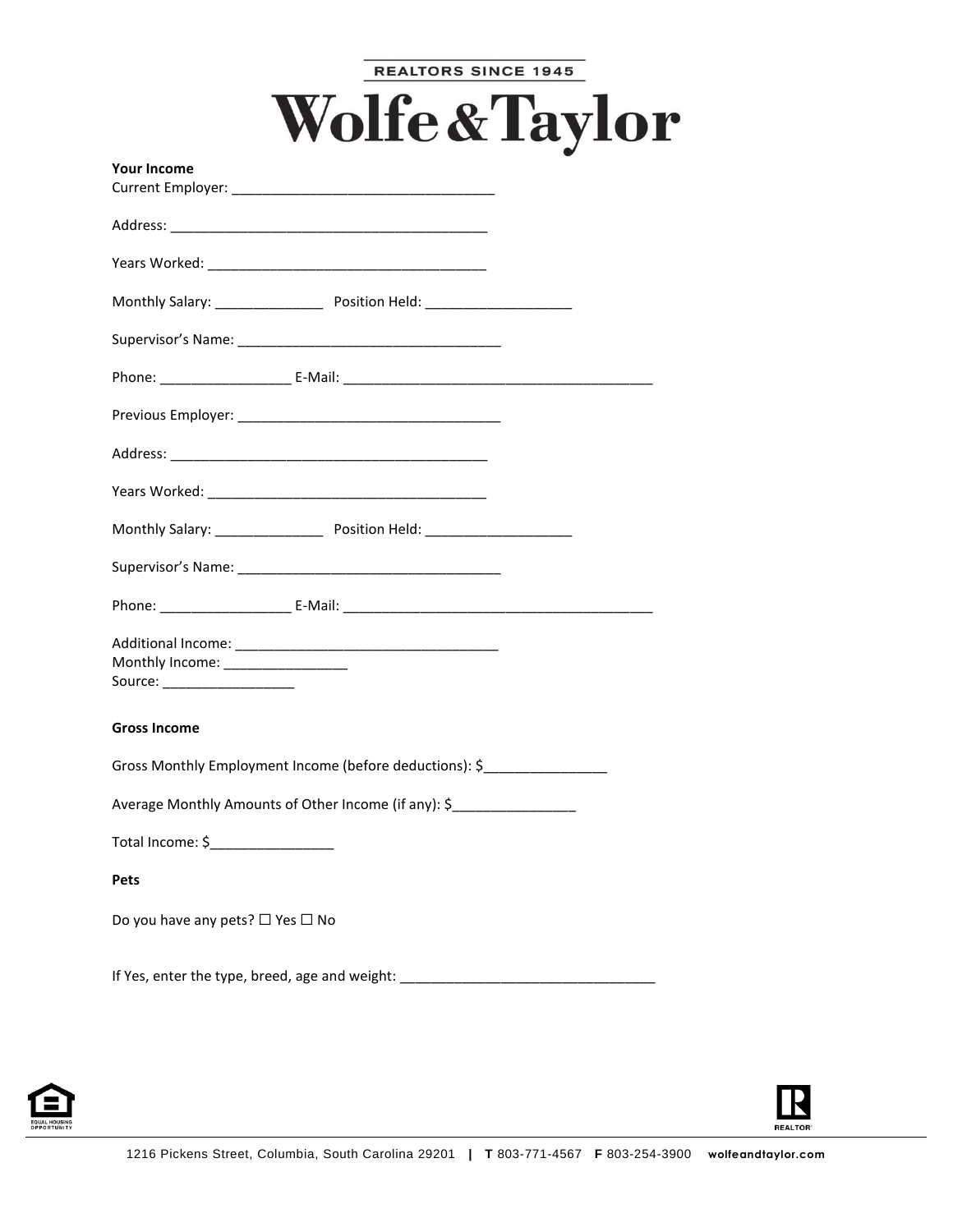# **REALTORS SINCE 1945 Wolfe & Taylor**

### **Questions**

Have you ever been a defendant in an unlawful detainer (eviction) lawsuit or defaulted (failed to perform) any obligation of a rental agreement or lease?  $\Box$  Yes  $\Box$  No

If Yes, explain:

### **Terms of Agreement**

The following Application Agreement will be signed by all applicants prior to signing a lease contract. While some of the information below may not yet be applicable to your situation, there are some provisions that may become applicable prior to signing a lease contract. In order to continue with this online application, you'll need to review the Application Agreement carefully and acknowledge that you accept its terms.

1. **Application Fee (nonrefundable).** You have delivered to our representative an application fee as outlined in the property listing, and this payment partially defrays the cost of administrative paperwork. It's nonrefundable.

2. **Approval.** Once your application has been approved, a security deposit is required within 24 hours in order to reserve and have the property removed from the open market. After 24 hours, the property for which you applied may be rented to someone else without notice. In some cases, based on the results of your credit report, rental reference, income, eviction check, or criminal background check, a double security deposit (twice the monthly rent) may be required. The Applicant(s) will be required to submit the security deposit (amount agreed upon between Applicant and Landlord) in form of a money order or cashier's check made payable to Wolfe & Taylor at 1216 Pickens Street, Columbia, SC 29201.

3. **If You Fail to Sign Lease Contract After Approval.** Unless we authorize otherwise in writing, you and all co-applicants must sign the Lease Contract within 3 days after we give you our approval in person, by telephone or by email, or within 5 days after we mail you our approval. If you or any co-applicant fails to sign as required, we may keep the security deposit as liquidated damages, and terminate all further obligations under this Agreement.

4. **If You Withdraw Before Approval.** If you or any co-applicant withdraws an Application or notifies us that you've changed your mind about renting the dwelling unit, we'll be entitled to retain all application fees as liquidated damages, and the parties will then have no further obligation to each other.

5. **If You Withdraw After Approval.** If you or any co-applicant withdraws an Application or notifies us that you've changed your mind about renting the dwelling unit and we've held the property for you along with your security deposit, we'll be entitled to retain all application fees and security deposit as liquidated damages, and the parties will then have no further obligation to each other.

6. **Completed Application.** An Application will not be considered "completed" and will not be processed until all of the following have been provided to us: a separate Application has been fully filled out and signed by you and each co-applicant; an application fee has been paid to us; a security deposit has been paid to us. If no item is checked, all are necessary for the Application to be considered completed.

7. **Nonapproval.** We will notify you whether you've been approved within 10 days after the date we receive a completed Application. Your Application will be considered "disapproved" if we fail to notify you of your approval



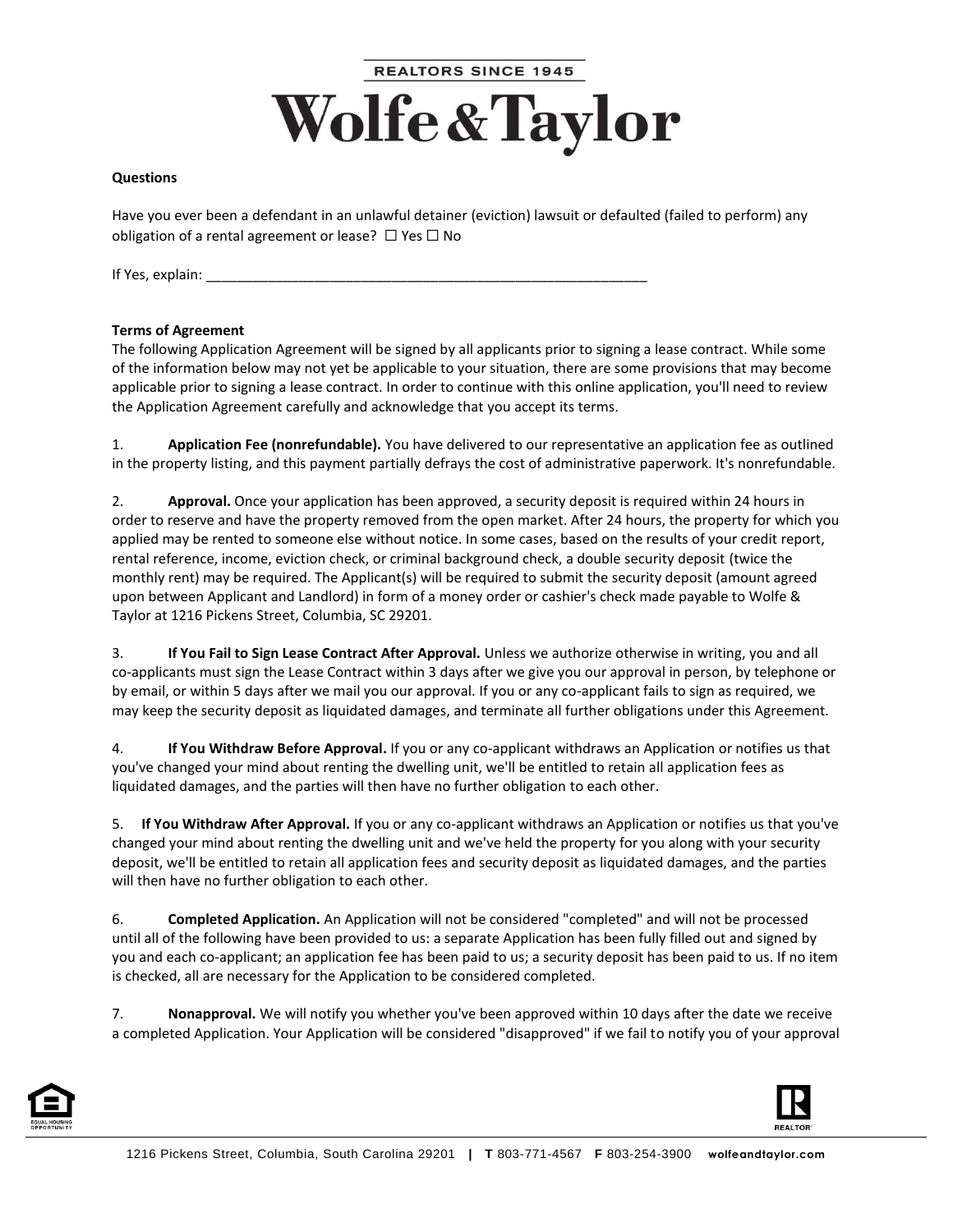

within 10 days after we have received a completed Application. Notification may be in person or by mail or telephone unless you have requested that notification be by mail. You must not assume approval until you receive actual notice of approval. The 10-day time period may be changed only by separate written agreement.

8. **Extension of Deadlines.** If the deadline for signing, approving, or re- funding under paragraphs 3 or 7 falls on a Saturday, Sunday, or a state or federal holiday, the deadline will be extended to the end of the next day.

9. **Notice to or from Co-applicants.** Any notice we give you or your co-applicant is considered notice to all co-applicants; and any notice from you or your co-applicant is considered notice from all co-applicants.

10. **Keys or Access Devices.** We'll furnish keys and/or access devices only after: (1) all parties have signed the contemplated Lease Contract and other rental documents referred to in the Lease Contract; (2) all applicable rents and security deposits have been paid in full, and (3) all applicable utilities have been transferred into Tenant's name.

11. **Signature.** Our reception of this application is consent only to this Application Agreement. It does not bind us to accept applicant or to sign the proposed Lease Contract.

| Applicant's Signature: | Date: |
|------------------------|-------|
|                        |       |

| Applicant's Signature: | Date: |
|------------------------|-------|
|                        |       |